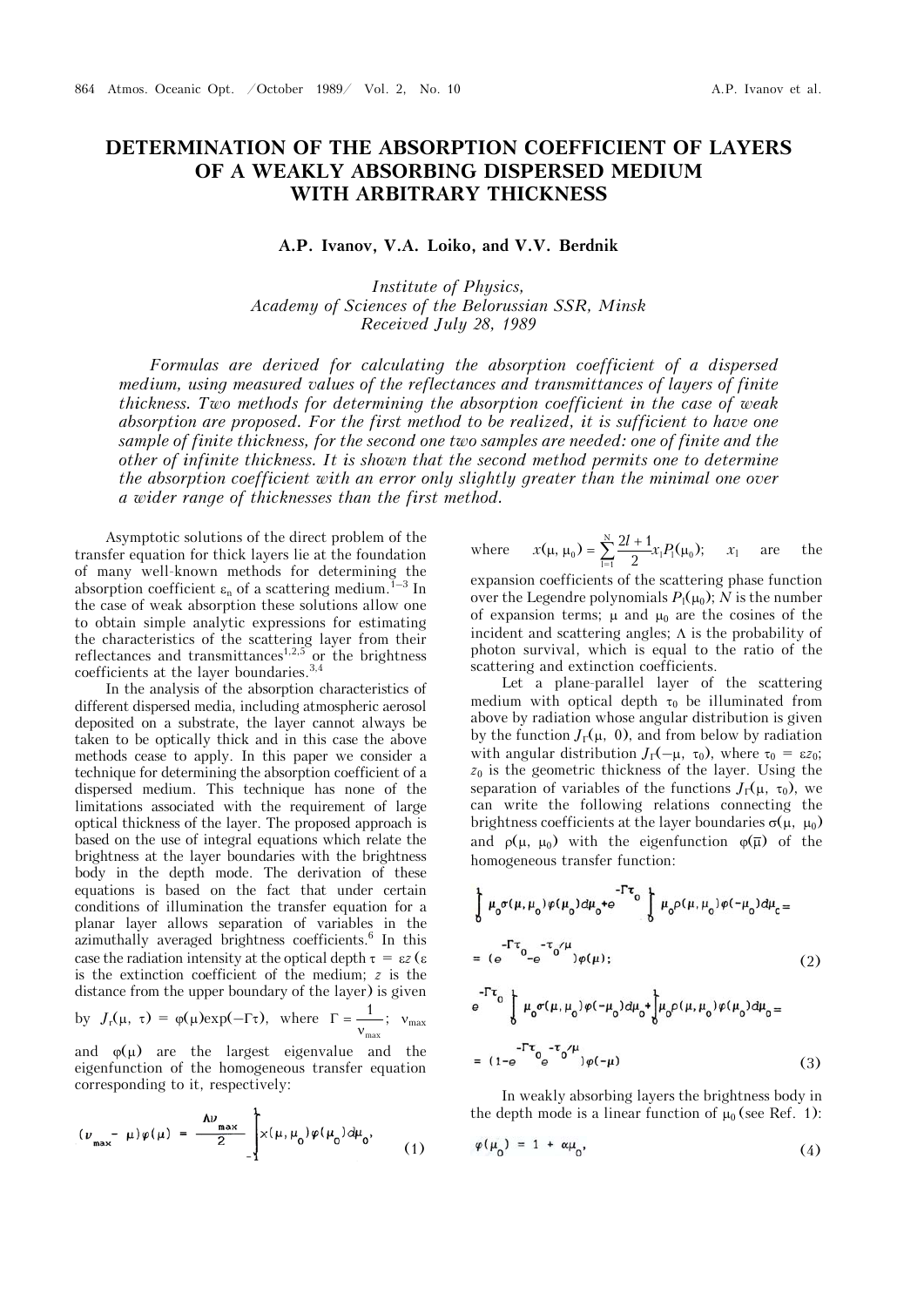where the parameter  $\alpha$  is defined by the properties of the medium and must be found by measuring the angular distribution of the radiation at the layer boundaries.

Substituting Eq. (4) into Eqs. (2) and (3) and setting  $\mu = 1$ , we obtain the following relations, which are valid for layers of arbitrary thickness:

$$
\sigma_1^+ \propto \sigma_2^+ t(\rho_1^- \propto \rho_2) = (t-T)(1+\alpha); \tag{5}
$$

$$
t(\sigma_1 - \alpha \sigma_2) + (\rho_1 + \alpha \rho_2) = (1 - t) (1 - \alpha), \tag{6}
$$

where

$$
\sigma_{n} = \int_{0}^{1} \mu_{0}^{n} \sigma(\mu=1, \mu_{0}) d\mu_{0}; \quad \rho_{n} = \int_{0}^{1} \mu_{0}^{n} \rho(\mu=1, \mu_{0}) d\mu_{0};
$$

$$
t = e^{-\Gamma \tau_{0}}; \quad T = e^{-\tau_{0}}.
$$

For the sake of convenience, we introduce the coefficients  $k_{\sigma} = \sigma_2/\sigma_1$  and  $k_{\rho} = \rho_2/\rho_1$ , which depend on the medium properties and the layer thickness. Formulas (5) and (6) then have the following forms:

$$
\sigma_1(1+\alpha k_{\sigma}) + t\rho_1(1-\alpha k_{\rho}) = (t-T)(1+\alpha); \qquad (7)
$$

$$
t\sigma_1(1-\alpha k_{\sigma}) + \rho_1(1+\alpha k_{\rho}) = (1-tT)(1-\alpha). \tag{8}
$$

Let us now turn our attention to the fact that by virtue of the symmetry of  $\sigma(\mu, \mu_0)$  and  $\rho(\mu, \mu_0)$  in the variables  $\mu$  and  $\mu_0 \sigma(\mu_0) = \sigma(\mu = 1, \mu_0) = \sigma(\mu_0, \mu =$ 1) and  $\rho(\mu_0) = \rho(\mu = 1, \mu_0) = \rho(\mu_0, \mu = 1)$  can be determined by measuring the angular dependence of the brightness coefficients of the radiation exiting the layer for the case of normal incidence of the beam on the layer. From Eqs.  $(5)$ – $(8)$  it follows that

$$
\alpha = \sqrt{\frac{(1-\rho_1^2) - (\sigma_1 + T)^2}{(1+k_\rho \rho_1)^2 - (k_\sigma \sigma_1 + T)^2}} \quad ; \tag{9}
$$

$$
t = \frac{(\sigma_1 + T) + \alpha (k_{\sigma} \sigma_1 + T)}{(1 - \rho_1) + \alpha (1 + k_{\rho} \rho_1)};
$$
\n(10)

$$
\Gamma = -\frac{1}{\tau_0} \ln t. \tag{11}
$$

A relation between the parameters  $\alpha$ ,  $\Lambda$ , and  $\Gamma$  can be found using Eqs. (1) and (4). Substituting Eq. (4) into Eq. (1), multiplying both sides of Eq. (1) by  $\mu$ , and taking the integral over  $\mu$  within the limits  $[-1, 1]$ , we obtain

$$
\alpha = 3(1-\Lambda)/\Gamma. \tag{12}
$$

Using Eqs. (11) and (12), it is possible to determine the absorption coefficient of the layer:

$$
\varepsilon_n = \varepsilon (1-\Lambda) = \frac{1}{3} \frac{1}{z_0} \alpha (-\ln t), \qquad (13)
$$

i.e.,  $\varepsilon_n$  is determined from data on the geometrical thickness of the layer and the moments of the brightness coefficients at the layer boundaries.

It is easy to see that relation (11) is transformed into the well-known formula

$$
\varepsilon_{n} = q \Gamma \cdot \Gamma \varepsilon, \tag{13a}
$$

where  $q = (3 - x_1)^{-1}$ . The parameters  $q\Gamma$  and  $\Gamma$ which enter into Eq. (13a) can be found from measurements of the values of the reflectance of an infinitely thick layer and of the transmittance of optically thick layers. $3-5,10$  Note that with such an approach, contrary to the approach proposed in this work, it is necessary to deal with not one but with several samples.

Let us estimate the region of applicability of the obtained relations (9) and (10), using known calculational data on  $\sigma(\mu)$  and  $\rho(\mu)$ . Calculations made with the help of data from Ref. 7 show that at  $\Lambda \geq 0.99$  the error in the determination of *t*,  $\alpha$ , and  $\varepsilon_n$ using formulas (9), (10), and (13) for the layer with optical depth  $\tau_0 = 1$  did not exceed 3.5% and decreased as  $\Lambda \rightarrow 1$ . Calculations made with the help of the formulas used in Ref. 3 and 5 for such an optically thin layer at  $\Lambda \geq 0.99$  indicate an error of about 50%. Numerical checks with the formulas used to determine the brightness coefficients obtained in Ref. 3 showed that the difference in values parameters  $\Lambda$  and  $t$  used to calculate the brightness coefficients  $\sigma(\mu)$  and  $\rho(\mu)$  in Ref. 3, and in the values of these parameters given by formulas (10)—(11) did not exceed 10% for  $\Gamma = 0.25$ ,  $\tau_0 = 5.30$ , and  $x = -\frac{2}{3}$  to  $\frac{2}{3}$  ( $x_1$  value used in our work is related with  $\bar{x}_1$  used in Ref. 3, by the relation  $\bar{x}_1 = \frac{3}{2}x_1$ .

Let us now turn our attention to the fact that the parameters  $k_{\sigma}$  and  $k_{\rho}$  enter into Eqs. (7) and (8) as the coefficients of the parameter  $\alpha$ , the value of which is small. Therefore, one can expect that if the coefficients  $k_{\sigma}$  and  $k_{\rho}$  are changed slightly by varying the optical parameters of the medium and the layer thickness, their influence will be small and, to determine the parameters  $\alpha$  and  $t$  of the medium, one must only find the first moments of the brightness coefficients  $\sigma_1$  and  $\rho_1$ . To determine the character of the variation of the coefficients  $k_{\sigma}$  and  $k_{\rho}$ , the brightness coefficients  $\sigma(\mu)$ and  $\rho(\mu)$  were calculated for layers of optical thickness  $\tau_0$  = 1,2,3 and, for an infinitely thick layer from the data listed in the tables in Refs. 6 and 7. The results obtained indicate that for the medium with the phase function  $x(\mu) = 1$  at  $\tau_0 \leq 3$  and for the infinitely thick layer in which  $x(\mu) = 1 + \frac{3}{2} x_1 \mu$  at  $x_1 = 0$  and 2/3, the values of  $k_{\sigma}$  change from 0.64 to 0.68. The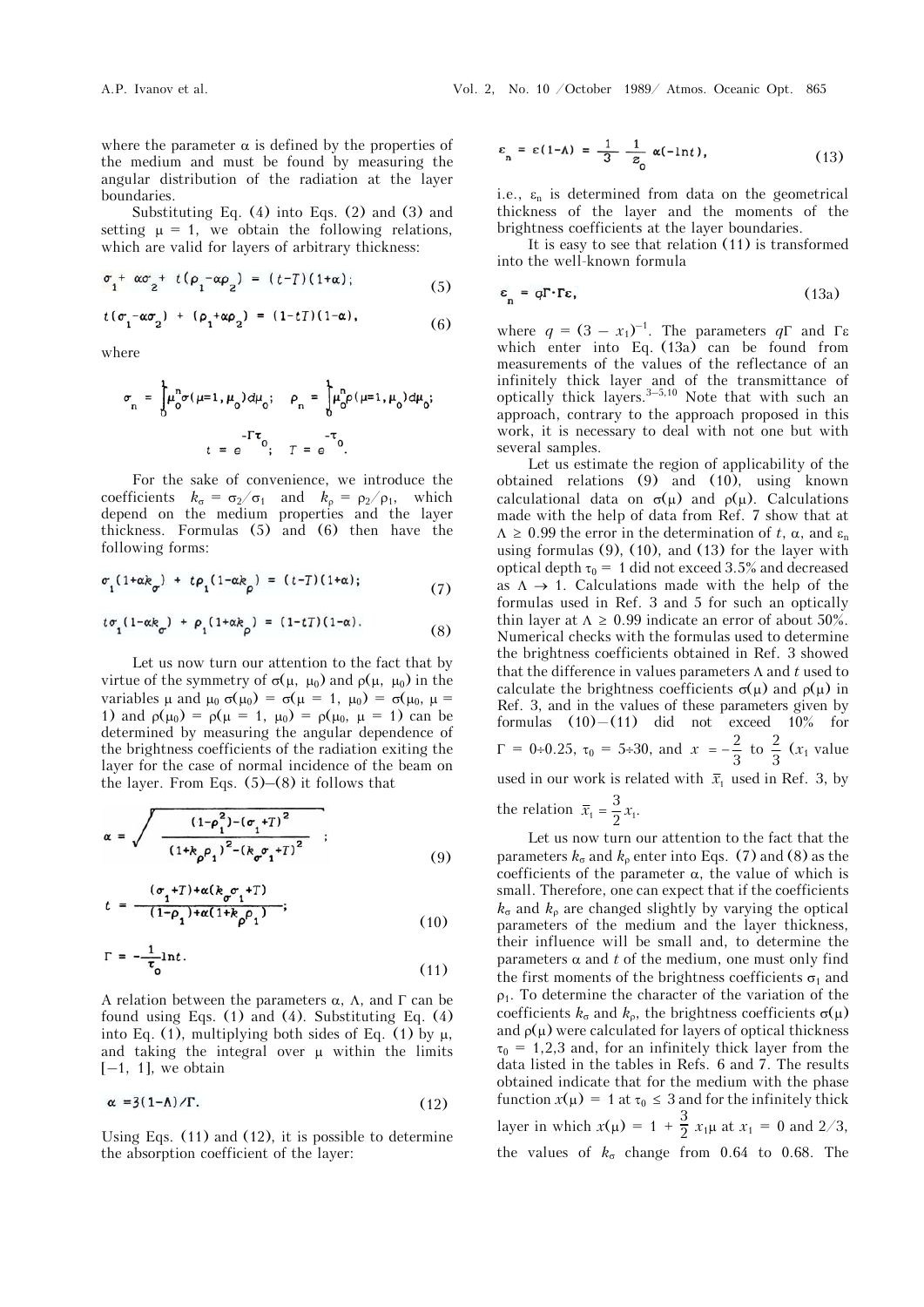experimental results for several weakly absorbing objects are as follows: one layer of filter paper has  $k_{\sigma}$  = 0.71 and  $k_{\rho}$  = 0.68; four layers of filter paper have  $k_{\sigma} = 0.71$  and  $k_{\rho} = 0.69$ ; a BaSO<sub>4</sub> layer with  $z_0 = 0.5-6$  mm has  $k_\sigma = 0.72$ .



*FIG. 1. Dependence of*  $\Delta \varepsilon_n / \varepsilon_n$  *on*  $\tau_0$  *at*  $\Delta k_\rho = 0.2$ *and*  $\Delta k_{\sigma} = 0$  (solid curves),  $\Delta k_{\rho}$  and  $\Delta k_{\sigma} = 0.2$ *(dashed curves) for*  $x_1 = 0, 1 - \lambda = 10^{-4}$  $(curves 1, 4); x_1 = 2/3, 1 - \Lambda = 10^{-2}$  (curves 2, *5);*  $x_1 = 2/3$ ,  $1 - \Lambda = 10^{-4}$  (curves 3, 6).

Let us consider the influence of the errors  $\Delta k_{\rm p}$  and  $\Delta k_{\sigma}$  of assigning the coefficients  $k_{\rho}$  and  $k_{\sigma}$  on the relative error

$$
\Delta \varepsilon_{\rm n} \ / \ \varepsilon_{\rm n} = \frac{1}{\varepsilon_{\rm n}(k_{\rm p}, k_{\rm o}, \tau_0)} [\varepsilon_{\rm n}(k_{\rm p} + \Delta k_{\rm p}, k_0 + \Delta k_{\rm o}, \tau_0) -
$$

$$
-\varepsilon_{\rm n}(k_{\rm p}, k_{\rm o}, \tau_0)].
$$

Figure 1 shows the dependence of the error  $\Delta \varepsilon_n/\varepsilon_n$  on  $\tau_0$  for the scattering phase function  $x(\mu) = 1 + \frac{2}{3}x_1\mu$ . It is clear from this figure that the relative error in determining  $\varepsilon_n$  due to the inaccuracy in determining  $k<sub>o</sub>$  increases with the thickness of the optical layer, remaining less than 11% even for very weak absorption when  $1 - \Lambda = 10^{-4}$ . Calculations show that for  $\Delta k_{\rho} = 0.02$  the value of  $\Delta \epsilon_{\text{n}}/\epsilon_{\text{n}}$  does not exceed 1.2%. The error  $\Delta \epsilon_n / \epsilon_n$  (due to inaccurately set  $K_{\sigma}$ ) decreases with  $\tau_0$  increase and does not exceed 5%, if  $\Delta k_{\sigma} = 0.2$ ; and, if  $\Delta k_{\sigma} = 0.02$ , then  $\Delta \varepsilon_{\rm n}/\varepsilon_{\rm n}$  does not exceed 0.5%. According to the above data,  $k_{\sigma}$  and  $k_{\rho}$ vary only slightly for actual weakly absorbing media:  $k_{\sigma} \approx 0.71$  and  $k_{\rho} \approx 0.68$  with errors  $\Delta k_{\sigma} = \Delta k_{\rho} \approx 0.01$ . For such media,  $\varepsilon_{\rm n}$  can therefore

be determined by measuring only the transmittance  $\sigma_1$  and reflectance  $\rho_1$ .



*FIG. 2. Dependence of*  $\Delta \varepsilon_n / \varepsilon_n$  *on*  $\tau_0$  *for the first procedure of determining*  $\varepsilon_n$  *at*  $\Delta k_\sigma = \Delta k_\rho = 0$ : *1*  $\Delta \sigma_1 = 0.001$ ,  $\Delta \rho_1 = 0$ ,  $x_1 = 0$ ; 2)  $\Delta \sigma_1 = 0.001$ ,  $\Delta \rho_1 = 0$ ,  $x_1 = 2/3$ ; 3)  $\Delta \sigma_1 = 0$ ,  $\Delta \rho_1 = 0.001$ ,  $x_1 = 0$ ; 4)  $\Delta \sigma_1 = 0$ ,  $\Delta \rho_1 = 0.001$ ,  $x_1 = 2/3$ ;  $5)$   $\Delta \sigma_1 = 0.005$ ,  $\Delta \rho_1 = 0$ ,  $x_1 = 0$ ; 6)  $\Delta \sigma_1 = 0.005$ ,  $\Delta \rho_1 = 0$ ,  $x_1 = 2/3$ ; 7)  $\Delta \sigma_1 = 0$ ,  $\Delta \rho_1 = 0.005$ ,  $x_1 = 0$ ; 8)  $\Delta \sigma_1 = 0$ ,  $\Delta \rho_1 = 0.005$ ,  $x_1 = 2/3$ .  $1 - \Lambda = 10^{-4}$  (solid curves);  $1 - \Lambda = 10^{-2}$ *(dashed curves).* 

Let us analyze the influence on the accuracy of determining  $\varepsilon_n$  of errors in the measurements of  $\sigma_1$  and  $\rho_1$ . We calculate the relative error

$$
\Delta \varepsilon_{n} \big/ \varepsilon_{n} = \frac{1}{\varepsilon_{n}(\sigma_{1}, \rho, k_{\rho}, k_{\sigma})} [\varepsilon_{n}(\sigma_{1} + \Delta \sigma_{1} \rho_{1} + \Delta \rho_{1}, k_{\rho}, k_{\sigma}) -\varepsilon_{n}(\sigma_{1}, \rho_{1}, k_{\rho}, k_{\sigma})]
$$

as a function of the optical thickness  $\tau_0$ , at  $k_\sigma = 0.71$ and  $k_0 = 0.68$ .

Figure 2 presents calculational results for a medium with a spherical scattering phase function (curves 1, 3, and 7) and with the elongate scattering phase function  $x = 1 + \mu$ , (curves 2, 4, 6, and 8). The dependences  $\Delta \varepsilon_n / \varepsilon_n(\tau_0)$  at  $\Delta \rho_1 = 0$  have a minimum. As  $\Lambda$  increases, its position shifts toward larger optical depths, and the minimal error grows. With increase in the elongateness of the scattering phase function  $x(\mu)$ , there occurs a small shift of minimum toward larger  $\tau_0$ values and a decrease in the value of the minimal possible error in the determination of  $\varepsilon_n$ . At  $1 - \Lambda = 10^{-4}$  and  $x_1 = \frac{2}{3}$  $x_1 = \frac{2}{3}$  the minimal error in the determination of  $\varepsilon_n$  due to the measurement error  $\Delta \sigma_1$  = 0.001 is equal to  $\delta_0 \varepsilon_n \approx 5.6\%$  and attained at the optical depth  $\tau_0 \approx 1.2\%$ . The dependence  $\Delta \epsilon_n/\epsilon_n(\tau_0)$  at  $\sigma_1 = 0$  is monotonically decreasing and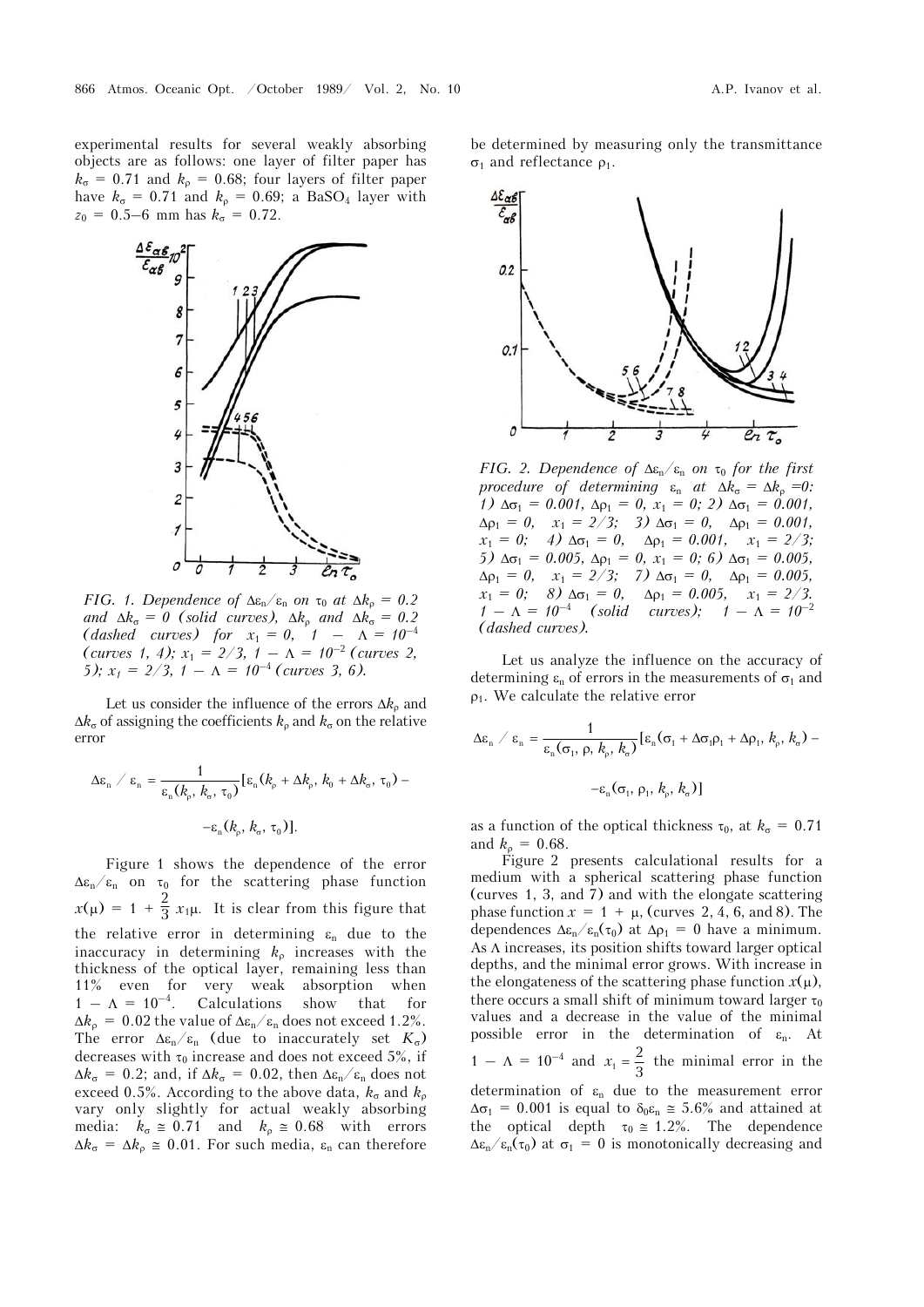coincides with  $\frac{\Delta c_n}{\Delta}$ 1  $n \mid_{\Delta \rho_1 = 0}$  $\frac{\Delta \varepsilon_n}{\varepsilon_n}$  at small optical depths, as

was confirmed by calculations of  $\varepsilon_n$  using the experimental data from Refs. 8 and 9 for MS-14 glass. The calculations performed show that with decreasing thickness of the glass layer the random deviations of  $\varepsilon_n$  from its mean value increase. This result is explained by the fact that according to the estimates made in Ref. 9, for MS–14 glass  $1 - \Lambda \approx 2 \cdot 10^{-5}$  and  $\varepsilon_n \approx 120$  mm. Hence, layers of 0.3–6 mm thickness correspond to the left-hand part of the curve

$$
\frac{\Delta \varepsilon_n}{\varepsilon_n} (\tau_0) \Bigg|_{\Delta \rho_1 = 0}.
$$

Let us consider yet another way of determining  $\varepsilon_n$ . It consists in measuring not only the brightness coefficients  $\sigma(\mu)$  and  $\rho(\mu)$  for the finite-thickness layers but also the brightness coefficient of the infinitely thick layer  $\rho_{\infty}(\mu)$ . And indeed, in the limit  $t \rightarrow 0$  (as follows from Eq. (8))



*FIG.* 3. Dependence of  $\Delta \epsilon_n / \epsilon_n$  on  $\tau_0$  for the second *procedure of determining*  $\varepsilon_n$  *at*  $1 - A = 10^{-4}$ .

$$
\alpha = \frac{1 - \rho_{1\infty}}{1 + k_{\rho} \rho_{1\infty}},\tag{14}
$$

where  $\rho_{1\infty} = \int_0^1$  $\rho_{1\infty} = \int_{0}^{\infty} \rho_{\infty}(\mu) \mu d\mu.$ 

Using this value of  $\alpha$ , we determine, first,  $t$ using formula (10) and, then,  $\varepsilon_n$  from Eq. (13).

Let us consider the error in determining  $\varepsilon_n$  using this calculational procedure. It is evident that in this case it is determined by the errors incurred in measuring  $\rho_{1\infty}$ ,  $\sigma_1$ , and  $\rho_1$ . The contribution to the error due to the inaccuracy in measuring  $\rho_{1\infty}$  at  $1 - \Lambda = 10^{-4}$  and  $x(\mu) = 1$  is represented by curve 1 in Fig. 3. Curves 2 and 3 in this figure correspond to the contributions of the  $\sigma_1$  and  $\rho_1$ measurement errors to the error in determining  $\varepsilon_n$ .

Let us compare the errors in determining  $\varepsilon_n$  in both procedures. As can be seen from Fig. 3, the errors caused by the  $\rho_1$  and  $\rho_{1\infty}$  measurement errors decrease with increase in the layer thickness; moreover, for thin layers, the error caused by inaccuracies in the measurement of  $\rho_1$  is substantially smaller than that incurred in the first procedure (see Fig. 2). The error due to error in the measurement of  $\sigma_1$  for  $\tau_0 \leq 115$  is smaller than that incurred in the first procedure. As  $\tau_0$  increases, this error grows in both methods and contributes greatly to the total error in the determination of  $\varepsilon_n$ . As the calculations show, the dependence of the error components on the absorption and elongateness of the scattering phase function  $x(\mu)$  have the same character as in the first method. As A decreases, all of the components of the relative error decrease, and the minimum in the

dependence of 
$$
\frac{\Delta \varepsilon_n}{\varepsilon_n}\Big|_{\Delta \rho_1 \neq 0}
$$
 on  $\tau_0$  shifts toward smaller

values of  $\tau_0$ . As the elongateness of the scattering phase function increases, all components of the relative error also decrease, and the minimum of the

dependence 1 n  $n \mid_{\Delta \rho_1 = 0}$  $Δε$  $\frac{\omega_n}{\epsilon_n}\Big|_{\Delta p_i=0}$  on  $\tau_0$  shifts towards larger

values of  $\tau_0$ .



*FIG.* 4. Dependence of  $(\Delta \varepsilon_n/\varepsilon_n)_\Sigma$  on  $\tau_0$  for the first *and second procedures of determining*  $\varepsilon_n$  *at*  $\Delta p_1 =$  $\Delta \sigma_1 = \Delta \rho_{1\infty} = 0.001$ : the first procedure (curves 1) *and 3); the second procedure (curves 2 and 4).*   $1 - A = 10^{-4}$  (solid curves);  $1 - A = 10^{-2}$ *(dashed curves).*

In conclusion we present data on the total relative error in determining the absorption coefficient using both methods. To determine the total error, we use the well-known rule of addition of variances of random values. The dependence of the total error  $\frac{\Delta\mathbf{c}_{n}}{n}$  $\left(\frac{\Delta \varepsilon_n}{\varepsilon_n}\right)_{\Sigma}$  on ln $\tau_0$  for both methods for  $\Delta \rho_1 = \Delta \sigma_1 = \rho_{1\infty} = 10^{-3}$  is shown in Fig. 4. It can be seen from the figure that the minimal errors attained in the first and the second methods are similar, but the second method makes it possible to determine  $\varepsilon_n$  with an error only slightly